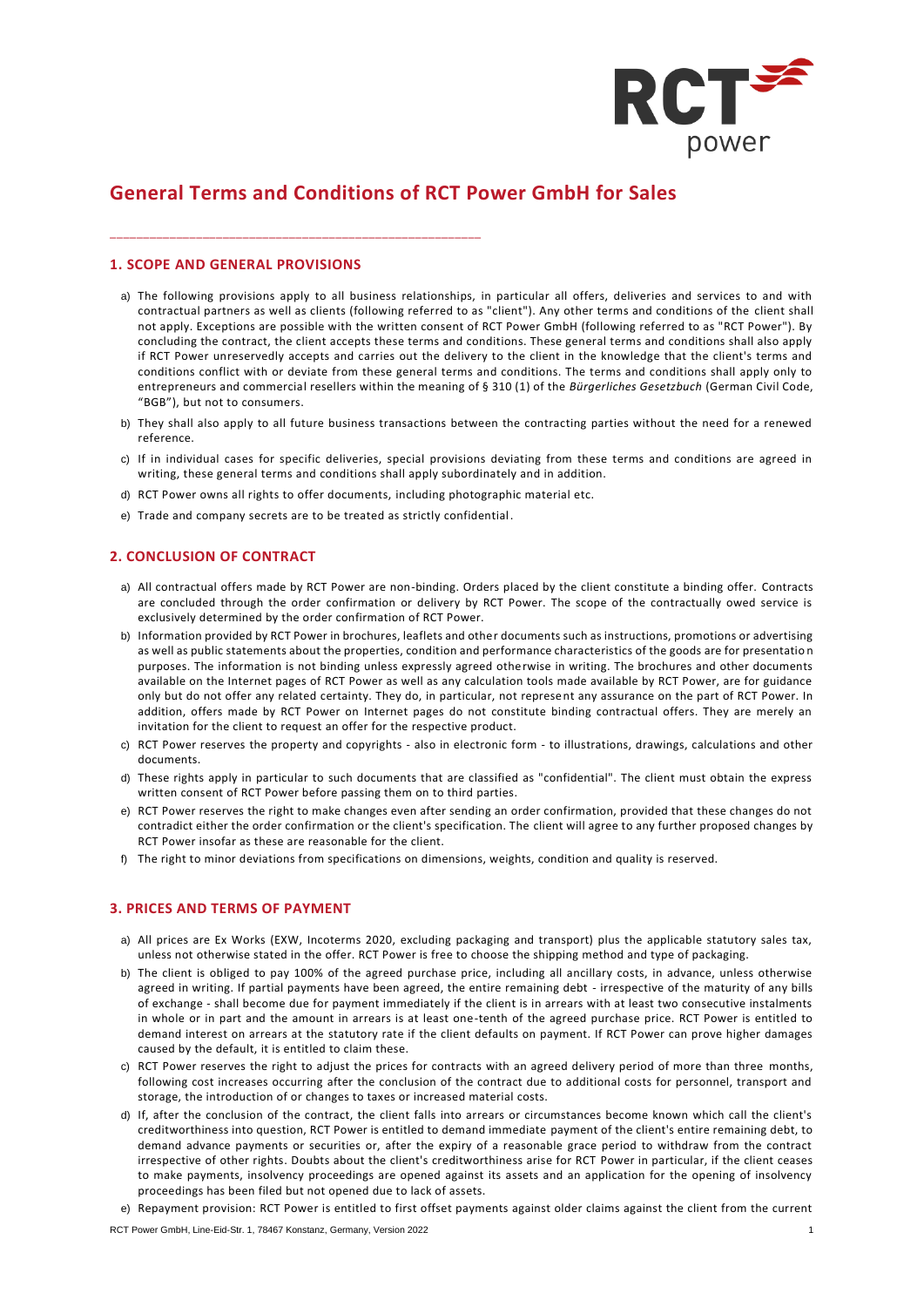

business relationship, despite any provisions of the client to the contrary. If costs and interest have already arisen as a r esult of the default, RCT Power is entitled to offset the payments first against the costs, then against the interest and finally against the principal claim.

The client is only entitled to rights of set-off or retention if its counterclaims are legally established, are undisputed or recognised by RCT Power.

#### **4. DELIVERY, DELIVERY PERIODS AND DELAY IN DELIVERY**

- a) Delivery dates and delivery periods with the order are agreed in writing between the client and RCT Power. Agreed delivery periods begin with the conclusion of the contract. In case of a retroactive and agreed written contract amendment, it might be required at the same time to agree upon the new delivery date and delivery periods.
- b) Delivery dates stated in the order are expected delivery dates and non-binding. Compliance with "binding delivery dates" confirmed in writing is subject to the condition that supplies from subcontractors and suppliers to RCT Power are delivered faultlessly and in good time. Binding delivery dates and periods, confirmed in writing by RCT Power, are regarded to have be en complied with if the goods have left the warehouse of RCT Power by their expiry or, if the goods cannot be dispatched in good time due to no fault of RCT Power notification has been given that the goods are ready for dispatch. The beginning of RCT Power's stated delivery period is, in any case, subject to the timely and proper fulfilment of the client's obligations arising from the entire business relationship. Here, in particular, the timely and complete receipt of payment and the timely and full compliance with owed cooperation obligations (e.g. provisions, documents, approvals etc. to be supplied by the client). Otherwise, the delivery period shall be extended by a reasonable time. We reserve the right to plead non -fulfilment of the contract.
- c) In all cases of delayed delivery as well as the expiry of set delivery periods, any claims by the client for damages due to delayed delivery or damages instead of service shall be excluded except for intentional and grossly negligent acts or due to injury to life, body or health and in those cases where liability is mandatory.
- d) Deliveries are to be accepted even if they have insignificant defects.
- e) RCT Power may provide and charge for partial deliveries and services, as long as these are reasonable for the client. If nece ssary, it may as well as change the materials of the products to be delivered without the client's consent, provided that this does not lead to any change in the functionality or the properties of the product.
- f) If the client is in default of acceptance, RCT Power is entitled to demand compensation for the damage incurred. The risk of accidental deterioration and accidental loss of the Goods passes to the client upon the onset of the client's default of acceptance.
- g) If the client cancels an already placed order, a lump-sum compensation amounting to 10% of the net amount of the cancelled order is due at the time of cancellation. The compensation shall be set higher if RCT Power proves a higher loss or lower if the client proves a lower loss. RCT Power explicitly reserves the right to claim any damages above this amo unt.
- h) If RCT Power is prevented from fulfilling its obligation due to force majeure despite exercising reasonable care, the deliver y period shall be extended to a reasonable extent. This shall apply in particular due to the occurrence of unforeseeable, extraordinary circumstances such as war, civil unrest, seizure, energy supply difficulties, strike or lockout, operational disruptions, or other circumstances for which RCT Power is not responsible and which can only be eliminated with unreasonable effort, even if they occur at suppliers and sub-suppliers. If in these cases delivery and service become impossible for RCT Power, it shall be released from its performance obligations.

# **5. TRANSFER OF RISK**

- a) The risk shall pass to the client when the goods have been dispatched or collected. Delivery shall be EX works (EXW, Incoterms 2020). The client shall be responsible for taking out transport insurance. At the client's request and expense, deliveries shall be insured against the usual transport risks.
- b) The client is obliged to accept the goods provided by RCT Power no later than eight days after provision.

# **6. RETENTION OF TITLE**

- a) The delivered goods shall remain the property of RCT Power until all claims (including all current account balance claims) to which RCT Power is entitled from the client for any legal reason now or in the future have been fulfilled. If the delivery item is processed with other items not belonging to RCT Power, RCT Power acquires co-ownership of the new item in the ratio of the value of the goods (final invoice amount including statutory sales tax) to the other processed items at the time of processing. Otherwise, the same conditions apply for the object created by processing as for the goods delivered under reservation. The client shall keep the (co-)ownership of RCT Power safe free of charge. Goods to which RCT Power is entitled to (co-)ownership are hereinafter referred to as reserved goods.
- b) If the value of all securities existing for RCT Power exceeds the existing claims by more than 10% on a sustained basis, RCT Power shall release securities of its choice at the request of the client.
- c) A pledge or security transfer of the reserved goods is not permitted. In the event of pledges or other interventions by third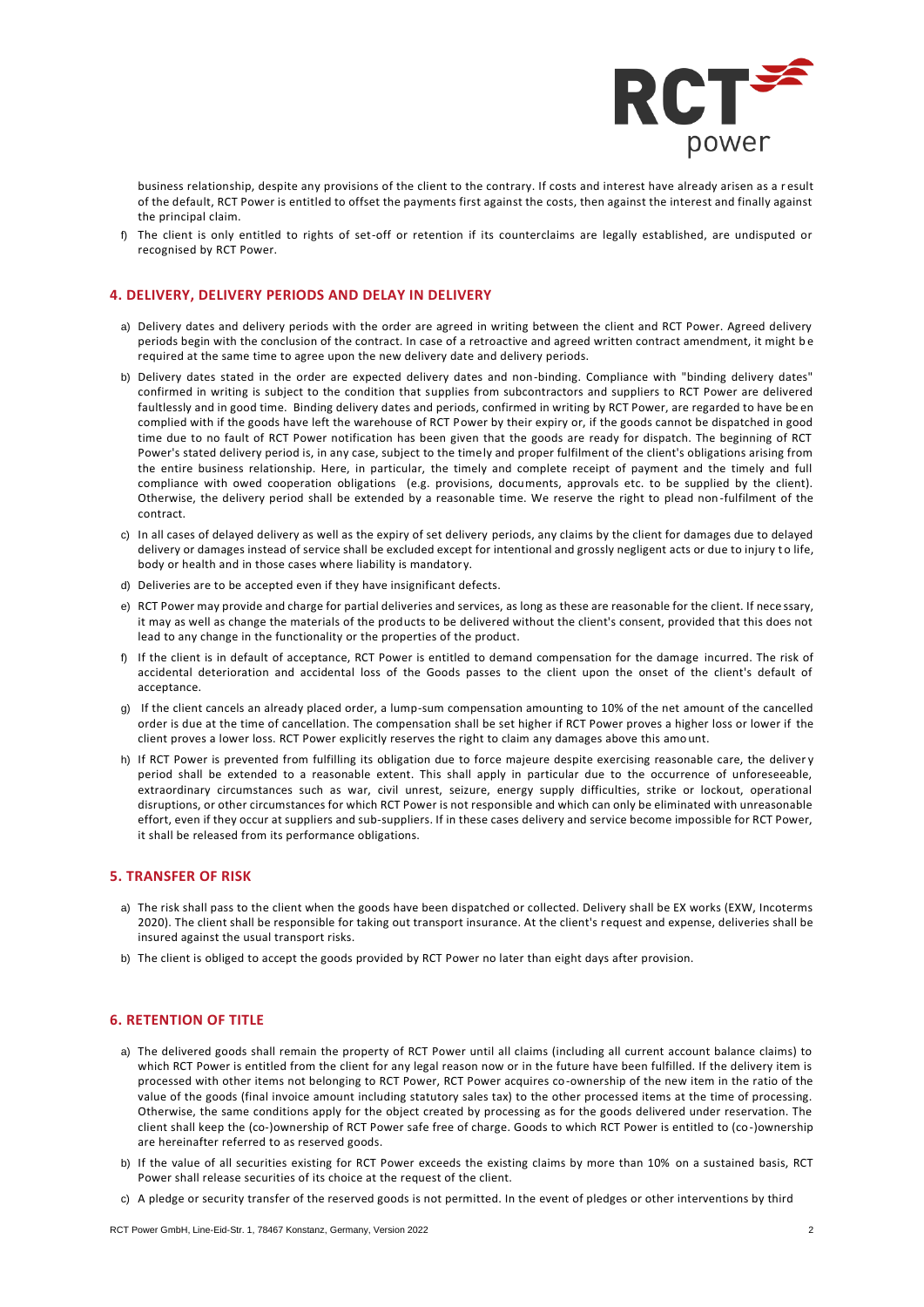

parties, the client must inform RCT Power of this immediately in writing so that RCT Power can, if necessary, bring an action under § 771 *Zivilprozessordnung - Drittwiderspruchsklage* (Code of Civil Procedure, "ZPO" - Third-party proceedings instituted to prevent the execution of a judgment). If the third party is not in a position to reimburse RCT Power for the court and outof-court costs of an action under § 771 ZPO, the client shall be liable for these costs. The client hereby fully (including the statutory sales tax) assigns to RCT Power by transfer of security all claims (including all balance claims from the current account) arising from a resale or other legal grounds in respect of the reserved goods. RCT Power accepts this assignment. The client is entitled to collect these claims even after they are assigned to RCT Power. The authority of RCT Power to collect the claim itself remains unaffected by this. However, RCT Power undertakes not to collect the claim as long as the client meets its payment obligations from received proceeds, is not in default of payment, payments have not been suspended and, in particular, no application for the opening of composition or insolvency proceedings has been filed. If this is the case, however, the client is obliged to inform RCT Power of the assigned claims and their debtors, to provide all information necessary for the collection and to hand over all documents.

d) RCT Power is entitled to withdraw from the contract and to demand the return of the goods if the client's conduct is in breac h of contract, in particular in the event of default in payment. RCT Power is entitled to recovery after taking back the goods. The proceeds of the recovery shall be credited against the client's liabilities - less reasonable utilisation costs.

## **7. WARRANTY**

- a) RCT Power shall be liable under statutory warranty provisions subject to the following conditions. The warranty is valid for two years from the delivery of the goods to the client. In the event of an incorrect delivery or if there is a defect, RCT Power shall, at its discretion, either ship a replacement delivery or remedy the defect. In the event of remedy of defects, RCT Power shal l bear the costs for spare parts and labour. The rates of remuneration/flat rates are specified for this. These rates apply exclusively to warranty cases. For guarantee claims, the respective guarantee conditions apply.
- b) The client is not entitled to commission a third party company to remedy defects or repairs at the expense of RCT Power. If RCT Power and the client agree to remedy the defect by repair, the client must submit a written offer to RCT Power for the remedy of the defect. For this purpose, the client must use the RCT Power complaint form, which can be called up and downloaded from the website at [www.rct-power.com.](http://www.rct-power.com/) RCT Power may reject this form. RCT Power may reject this and itself commission a company to rectify the defect. An offer sent to RCT Power by the client must be confirmed in writing by RCT Power. The confirmation of the offer is equivalent to RCT Power having dispatched the replacement or complaint goods to the client.
- c) The client must give RCT Power a reasonable period to rectify the defect or make a replacement delivery. If RCT Power is unsuccessful in rectifying the defect within a reasonable period that allows at least two attempts at rectification, the client is entitled to set RCT Power a reasonable final period of grace that allows at least two attempts at rectification. If the rectification is also unsuccessful within this last grace period, the client is entitled to a reduction in payment or to withdraw from the contract at its discretion.
- d) Statements, product descriptions, datasheets, advertising or promotions do not contain any binding description of the agreed quality or characteristics of the goods (cf. also No. 2. b and c).
- e) In this section, neither a "quality guarantee" within the meaning of § 443 BGB (*Garantie* Guarantee) nor the "giving of a guarantee" within § 276 BGB (*Verantwortlichkeit des Schuldners* - Responsibility of the obligor) is given.
- f) To assert claims for defects the client is required to have duly fulfilled its obligations to examine the goods and give noti ce of defects under § 377 of the *Handelsgesetzbuch* (German Commercial Code, "HGB") with the proviso that defects which are obvious or only become apparent during a proper examination must be notified in writing no later than eight days after the goods have been handed over to the buyer. Concealed defects shall be notified in writing no late r than eight days after their discovery. The client shall inspect the delivery for visible damage upon handover by the freight forwarder. Visible damage sh all be noted in writing in the freight forwarder's handover report.
- g) Further claims on the part of the client are excluded, in particular those based on consequential damage caused by defects. Any further liability is excluded regardless of the legal nature of the claim asserted. In particular, RCT Power is expressly not liable for damage that has not occurred to the products themselves, such as loss of profit and other financial losses. Insofar as liability is excluded or limited, this also applies to the personal liability of the employees, workers, staff, representatives and vic arious agents of RCT Power.
- h) In case of a submitted notice of defect, the client may only withhold payments in reasonable proportion to the material defec ts that have occurred. If a notice of defect turns out to be unfounded, the client shall reimburse RCT Power for the related expenses.
- i) Should the client sell the delivered goods in a modified form or after combining them with other goods, the client shall inte rnally release RCT Power from any claims by third parties, provided that the client is responsible for the defects that cause d the liability.
- j) If operating or maintenance instructions are not followed and/or changes are made to the products, if parts are processed or replaced or if other services are carried out on the products by the client or unauthorised and uncertified third parties, the claims for remedy of defects shall lapse insofar as the defect arose as a result of these actions. The same applies to defects caused by excessive use or incorrect handling deviating from the product specifications.
- k) Liability for defects also lapses if the client has not provided RCT Power with the opportunity to remedy the defect or make a replacement delivery within a reasonable deadline.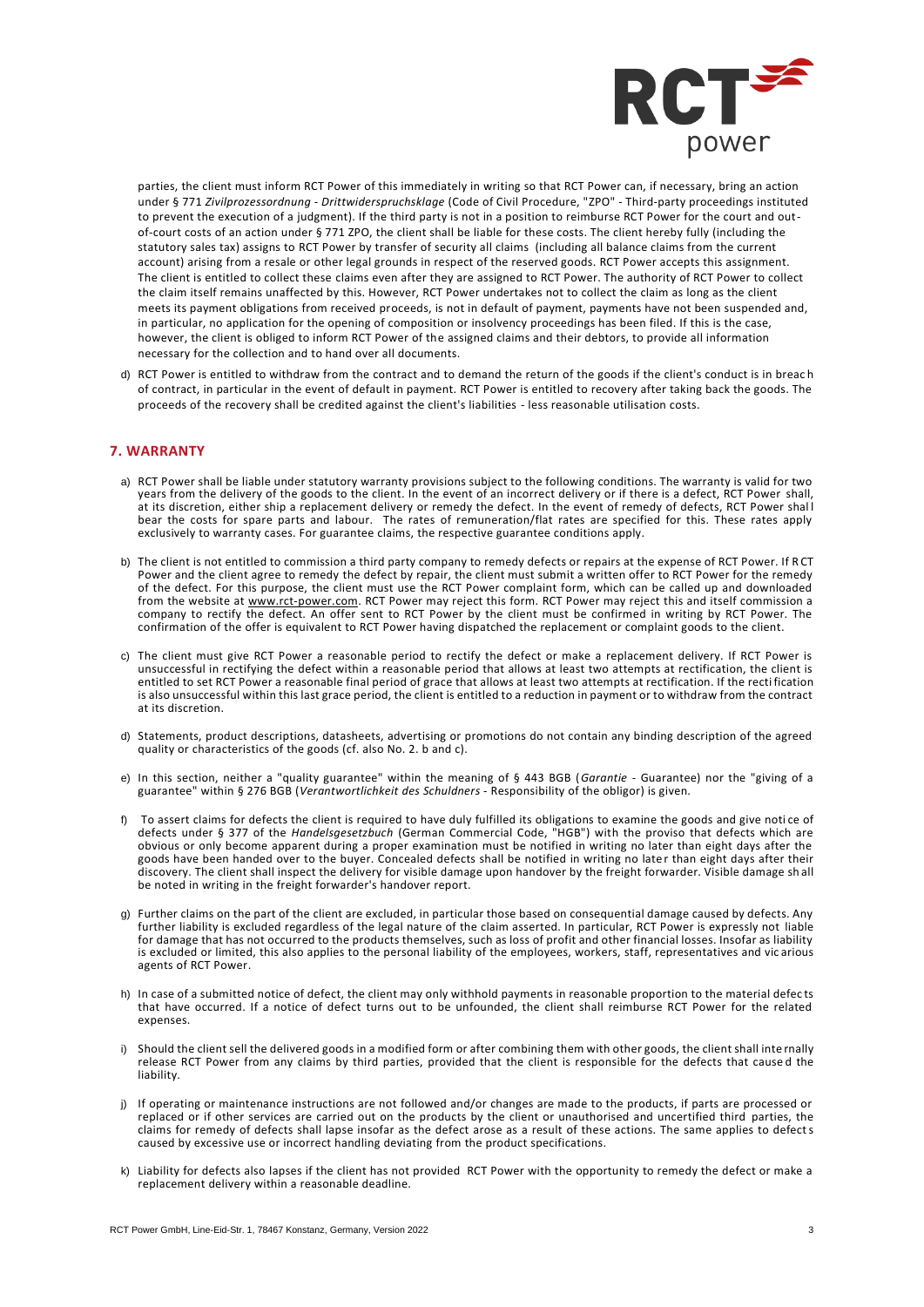

- l) If the examination of the notice of defects shows that there is no claim for defects, the costs incurred by RCT Power examining the notice of defects shall be borne by the client.
- m) Any guarantee promises made by RCT Power are regulated in separate guarantee conditions.
- n) Any claims under a right of recourse of the client against RCT Power under § 478 BGB (*Sonderbestimmungen für den Rückgriff des Unternehmers* - Recourse of the entrepreneur) can only arise to the extent that the client has not made any agreements with its customer that go beyond the statutory claims for defects.
- o) Otherwise, No. 10 (Other liability) applies to claims for damages. Further or other claims of the client against RCT Power and its vicarious agents based on a material defect not regulated in No. 10 are excluded.

#### **8. Use of software**

As far as software is included in the scope of delivery, the client is granted a non-exclusive and non-transferable right to use the delivered software, including its documentation. Software is provided exclusively for the intended use on the delivery item. Any furthe r use by third parties, reproduction, revision or translation of the software beyond the scope of a backup copy made for the client's purposes, and any conversion of object code into source code is explicitly not permitted.

#### **9. Data protection**

RCT Power uses the personal data provided by the client (name, address, e-mail address, telephone number) confidentially and under the provisions of the *Bundesdatenschutzgesetz* (Federal Data Protection Act, "BSDG") and the *Gesetz zur Regelung des Datenschutzes und des Schutzes der Privatsphäre in der Telekommunikation und bei Telemedien* (Act regulating data protection and the protection of privacy in telecommunications and telemedia, "TTDSG"). The data required for the processing of the order will be stored and, if necessary, passed on to vicarious agents within the order execution. Furthermore, RCT Power reserves the right to use data provided, in a permissible manner, for its advertising purposes (e.g. sending of information material). At any time, the client is entitled to object to RCT Power using, processing or transmitting its data for marketing purposes. After receipt of the objection or the revocation, RC T Power will immediately stop sending further advertising material. Insofar as the client supplies received products to third parties, it is obliged to obtain a corresponding data protection declaration from the third party. It will enable RCT Power to provide proper maintenan ce and testing of delivered products at the end customer and allow transmission and processing of the end customer's data by RCT Power.

#### **10. OTHER LIABILITY**

- a) Claims for damages by the client, irrespective of their legal basis, are otherwise excluded. It also applies to claims arising from *culpa in contrahendo* (fault in conclusion of a contract). They are not excluded for cases of intent, gross negligence and breach of essential contractual obligations. Fulfilling essential contractual obligations are a prerequisite for the proper implemen tation of the contract, and the contractual partner may regularly rely on compliance with these obligations. Compensation for the breach of essential contractual obligations shall be limited to the contract-typical and foreseeable damage. The above provisions do not entail a change in the burden of proof to the detriment of the customer.
- b) The exclusions or limitations of liability regulated in these terms and conditions do not apply to:
	- damage resulting from injury to life, body or health caused by a negligent breach of duty on the part of RCT Power or an intentional or negligent breach of duty on the part of a legal representative or vicarious agent of RCT Power,
	- negligent breach of duty by a legal representative or vicarious agent of RCT Power,
	- any cases of liability under the Produkthaftungsgesetz (Product Liability Act, "ProdHaftG") or
	- the case of the assumption of a guarantee.
- c) If the client sells the delivered goods, modifies them or combines them with other goods, it shall indemnify RCT Power intern ally against any claims by third parties insofar as the client is responsible for the defect causing the liability.
- d) Alteration of the goods and any marking of the goods which is considered to be a mark of origin of the client or a third part y are not permitted.

### **11. RIGHT OF WITHDRAWAL AND TERMINATION**

- a) RCT Power has the right to withdraw from the contract in whole or in part if:
	- an application is made to open insolvency proceedings against the client's assets,
	- It becomes known that the client was classified as uncreditworthy at the time the contract was concluded, or
	- the client ceases his business operations.
- b) eIn the case of continuous delivery relationships, the right to extraordinary termination (without notice) shall replace the right of withdrawal.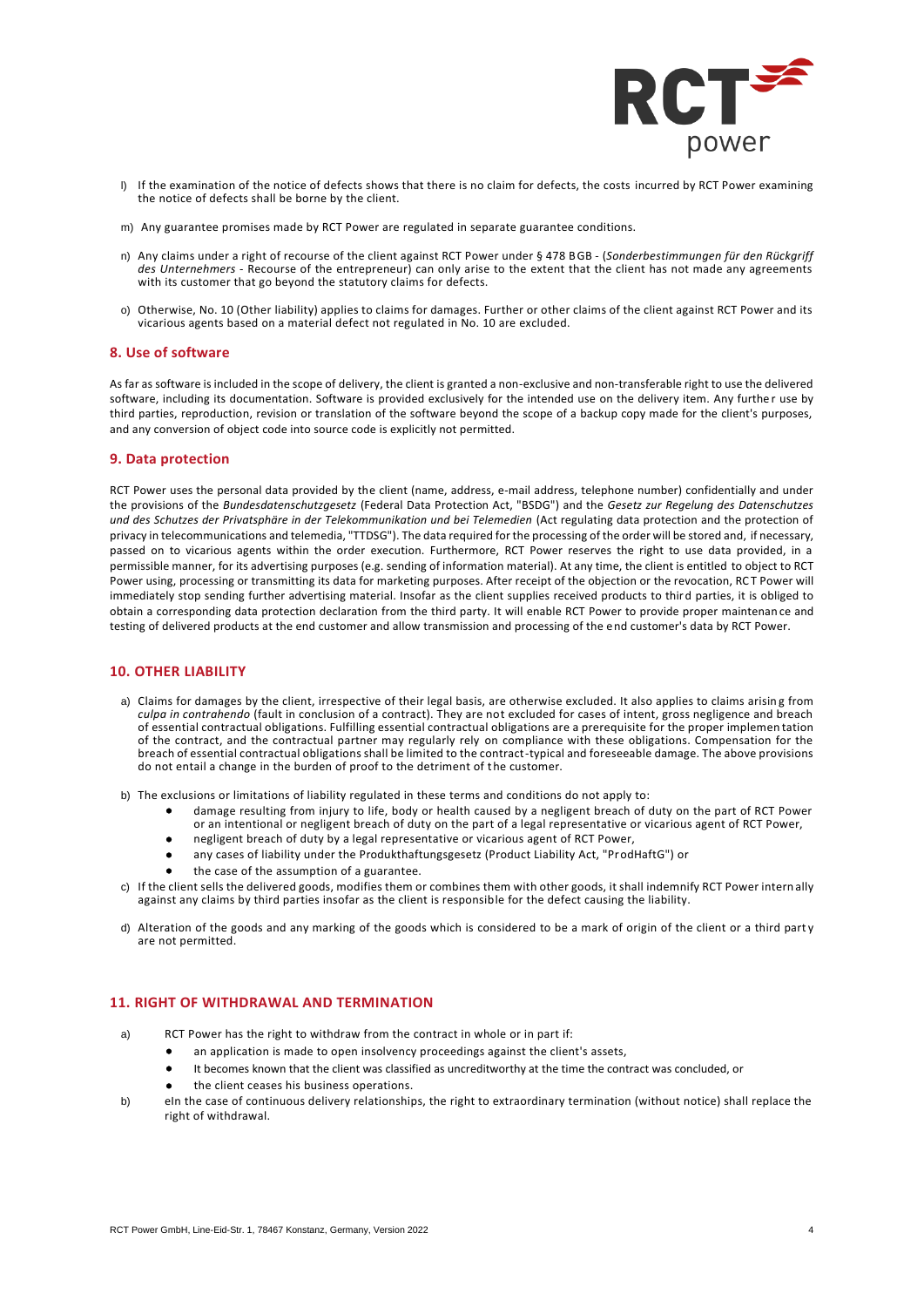

# **12. CONFIDENTIALITY / NON-DISCLOSURE / SECRECY AGREEMENT / CONTRACTUAL PENALTY**

- a) The client commits itself vis-à-vis RCT Power not to publish any offer or sales prices on the Internet and/or to have them published, whether via its homepage, blogs or other online media. The client is obliged to maintain the strictest secrecy vis-àvis any third parties concerning the client's purchase prices with RCT Power and not to make them accessible to or pass them on to third parties. The client will impose the above secrecy obligation on all employees that are and will be involved in the purchase and sale of the related goods. The above secrecy obligation shall also apply to the client's affiliated companies an d any companies, corporate forms or the like associated with the client.
- b) The client commits to pay a contractual penalty of EUR 50,000.00 for each case of culpable infringement of the above secrecy obligation and No. 8 (use of software) of these general terms and conditions, at the same time waiving the plea of continuation. The amount of the contractual penalty may, if necessary, be reviewed by the competent court for its appropriateness. § 348 HGB is excluded. The assertion of further claims for damages shall remain unaffected. The contractual penalty shall be offset against the damages payable.

#### **13. OTHER CONDITIONS, SEVERABILITY CLAUSE, PLACE OF FULFILMENT, PLACE OF JURISDICTION**

- a) If parts of these terms and conditions are invalid or contradict applicable law, it shall not affect the remaining clauses. I f during the term of the contract, circumstances arise which so substantially affect the technical, legal or economic effects of the contract that services provided and returns received are no longer in reasonable proportion to each other, each contracting partner may demand an adjustment of the contract to the changed conditions. Should individual provisions of these Terms and Conditions of Sale be or become void or unenforceable, it shall not affect the validity of the remaining provisions. The void or unenforceable provision shall be replaced by such a provision that comes closest in terms of its economic sense and purpose. This shall also apply if a regulation loophole exists.
- b) The place of fulfilment and jurisdiction of RCT POWER is its registered office in Constance. RCT POWER is entitled to take legal action at the client's place of business.
- c) These terms and conditions are subject to German law. The application of the UN Convention on Contracts for the International Sale of Goods (CISG) is excluded. The right to make changes is reserved.
- d) In the context of the business relationship with the client, RCT POWER stores the client's data following the Federal Data Protection Act (BDSG).

Status: March 2022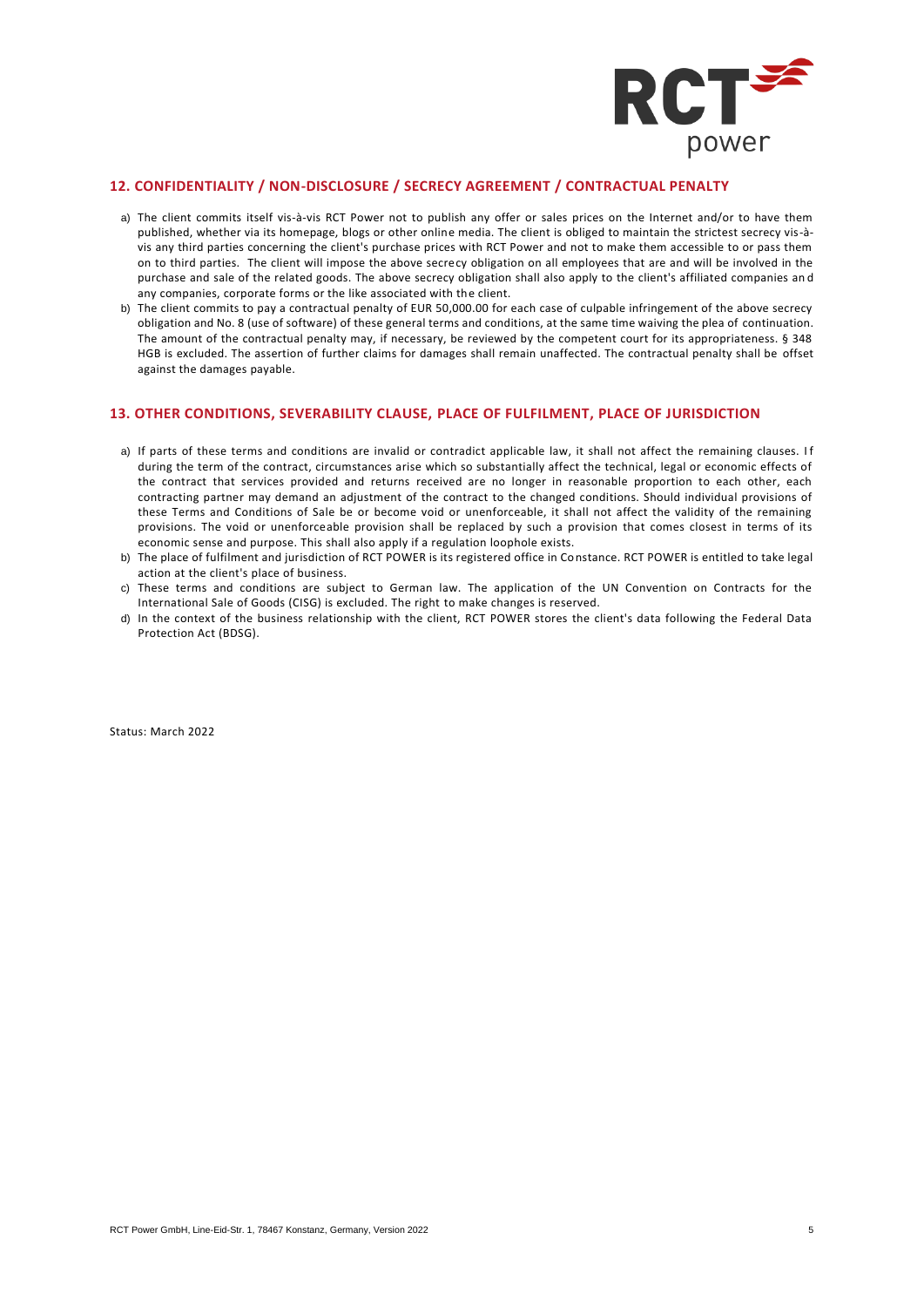

# **General Terms and Conditions of RCT Power GmbH for Delivery**

# **1. SCOPE AND GENERAL PROVISIONS**

- a) The following provisions apply to all business relationships, in particular all offers, deliveries and services to and with contractual partners as well as clients (following referred to as "contractor"). Any other terms and conditions of the contractor shall not apply. Exceptions are possible with the written consent of RCT Power GmbH (following referred to as "RCT Power"). By concluding the contract, the contractor accepts these terms and conditions. These general terms and conditions shall also apply if RCT Power unreservedly accepts and carries out the delivery to the contractor in the knowledge that the contractor's terms and conditions conflict with or deviate from these general terms and conditions. The terms and conditions shall apply only to entrepreneurs and commercial resellers within the meaning of § 310 (1) of the *Bürgerliches Gesetzbuch* (the German Civil Code, "BGB"), but not to consumers.
- b) They shall also apply to all future business transactions between the contracting parties without the need for a renewed reference.
- c) If in individual cases for specific deliveries, special provisions deviating from these terms and conditions are agreed in writing, these general terms and conditions shall apply subordinately and in addition.
- d) Trade and company secrets are to be treated as strictly confidential.

\_\_\_\_\_\_\_\_\_\_\_\_\_\_\_\_\_\_\_\_\_\_\_\_\_\_\_\_\_\_\_\_\_\_\_\_\_\_\_\_\_\_\_\_\_\_\_\_\_\_\_\_\_\_\_\_\_

# **2. CONCLUSION OF CONTRACT**

- a) Orders must be placed in writing. Contracts shall be concluded by the order confirmation of the contractor. The contractor must confirm orders in writing, quoting our order number, within five (5) working days of the order date. Otherwise, RCT Power may cancel the order.
- b) RCT Power may demand changes to the delivery item even after the conclusion of the contract, insofar as this is reasonable for the contractor.
- c) The major service obligation of the contractually owed scope of delivery includes the contractually owed goods, including all associated documents, operating and maintenance instructions etc. and in the case of the production/purchase of works (e.g. software etc.) also their associated temporally and regionally unrestricted transferable rights of use and the corresponding original files as well as possible source codes etc.

## **3. PRICES, PAYMENT AND TERMS OF PAYMENT**

- a) All prices stated in the order of RCT Power are fixed prices, including packaging and transport as well as transport insurance against the usual transport risks.
- b) Any additional and/or extra services will only be remunerated if they have been agreed in writing between the contracting parties before the service is provided.
- c) Payment shall be made with 3% discount within 14 days, 2% discount within 30 days or net within 60 days. The payment period shall be calculated from the complete and proper receipt of the goods, including all associated documents, operating and maintenance instructions, etc. The invoice date shall be the date of receipt of the goods. The date of the receipt stamp of RCT Power shall be deemed to be the date of receipt of the invoice, but payment periods shall not begin to run before the goods have been received at the agreed place of delivery. The date on which the transfer order is handed over to the bank or the date on which the cheque is dispatched shall be decisive for compliance with the payment deadline.
- d) At the request of RCT Power, the contractor is obliged to collect and dispose of all packaging of the products delivered by the contractor from the place of receipt at its own expense.

## **4. DELIVERY, DELIVERY PERIODS AND DELAY**

- a) Delivery dates and delivery periods are binding and shall be order-related agreed upon between the contractor and RCT Power in writing. If it becomes apparent to the contractor that the agreed delivery deadline cannot be met, the contractor must inform RCT Power of this immediately and notify the new delivery date. In this case, the contractor must ensure the fastest possible delivery at its own expense. The assertion of claims for damages caused by delay remains unaffected.
- b) The delivery of the goods shall be at the expense and risk of the contractor.
- c) Each delivery of goods shall be accompanied by a delivery note with the corresponding
	- order number,
	- date and order item number,
	- the designation of the goods with the contractor's corresponding serial or material numbers.
- d) In all cases of delayed delivery, expiry of set delivery deadlines, non-performance and other performance not under the contract, RCT Power may withdraw from the contract after the unsuccessful expiry of a reasonable period of grace or, if the contractor is responsible for the failure to meet the delivery deadline, demand compensation for damages under the statutory provisions, whereby the contractor cannot exculpate itself because its subcontractor/supplier did not deliver on time and/or properly. This compensation for damages also includes any additional costs incurred in the procurement of replacements from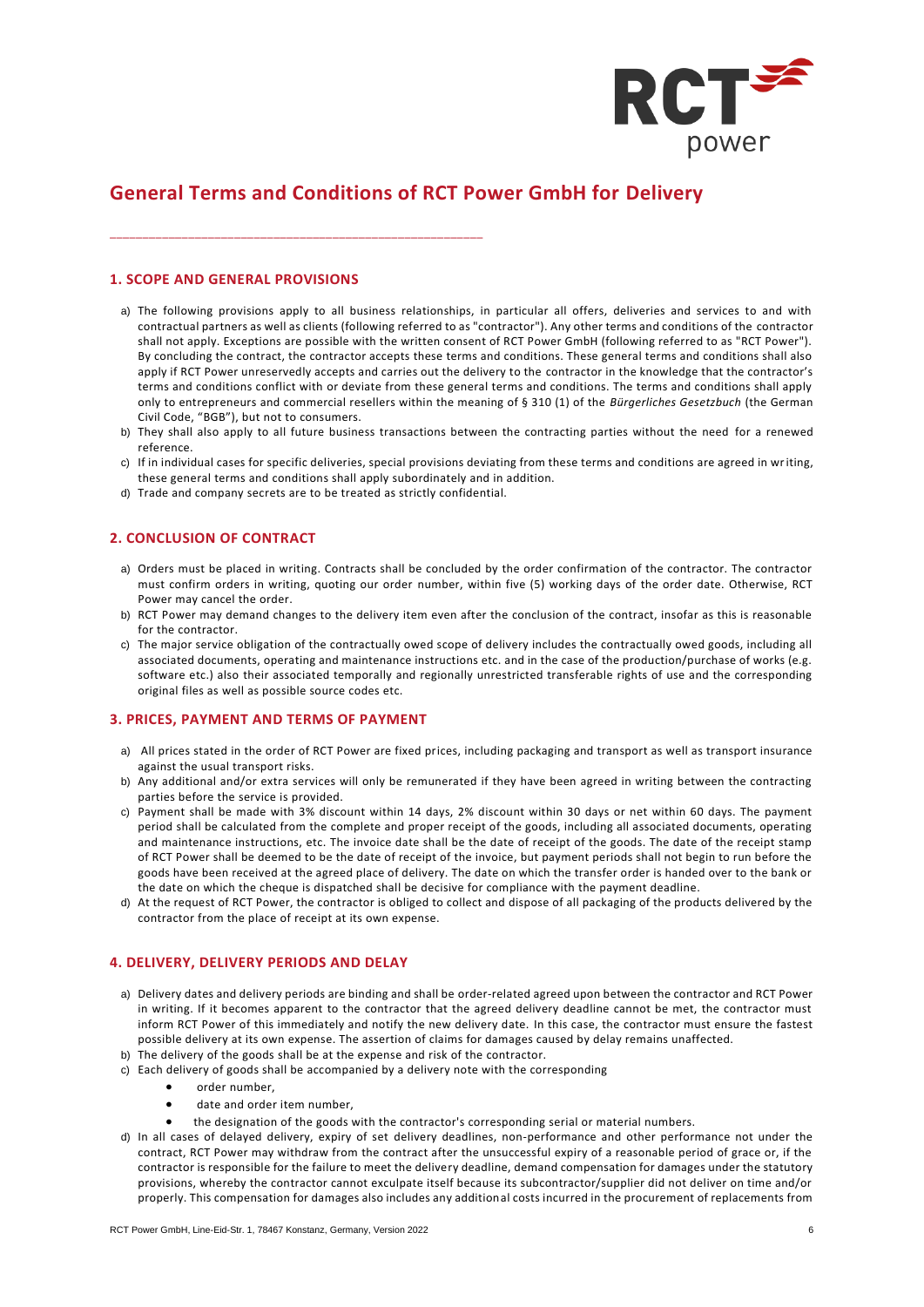

and by third parties.

- e) If the delivery has defects, RCT Power is entitled to refuse to accept the delivery at the contractor's expense.
- f) RCT Power has the right to withdraw from the contract in whole or in part if:
	- the contractor has not only temporarily suspended payments
	- the contractor has applied to open insolvency proceedings or
	- if insolvency proceedings have been opened against the contractor's assets or the opening of such proceedings has been rejected for lack of assets
	- it becomes known that the contractor was classified as uncreditworthy when the contract was concluded, or
	- the contractor ceases its business operations.
- g) In the case of continuous delivery relationships, the right to extraordinary termination (without notice) shall replace the right of withdrawal.
- h) If a contractual penalty for a delayed delivery has been agreed in an individual contract or a framework purchase agreement, RCT Power's right to withdraw from the contract or claim compensation for the damage caused by the delay following No.4 d shall remain unaffected.

## **5. WARRANTY**

- a) The statutory warranty provisions for material defects and defects of title under the BGB are assumed to have been agreed upon unless otherwise stipulated below.
- b) The warranty period for defects in or on a structure shall be 36 months after delivery of the goods. For defects in an objec t which has been utilised within its customary use for a structure and has caused the structure's defectiveness, a warranty of 60 months shall apply. The limitation period for warranty claims shall, i.a., be suspended if the parties negotiate the exist ence or scope of warranty claims or if the contractor or RCT Power itself checks the existence of a defect.
- c) In the event of a serial defect in the goods, RCT Power is entitled to refuse acceptance of the entire delivery or, if a partial delivery has already been made, of the remaining delivery, and to assert the statutory warranty rights for the entire d elivery. A serial defect in this sense is assumed if at least 10% of the delivered goods show the same or a similar defect during the warranty period.
- d) RCT Power shall inspect deliveries received from the contractor for deviations in identity and quantity, transport damage and other obvious defects, insofar as this is feasible during the ordinary course of business. The obligation to give notice of d efects under § 377 of the *Handelsgesetzbuch* (German Commercial Code, "HGB") is assumed to have been fulfilled if the contractor is notified of any defects discovered within 10 working days of receipt of the delivery. Concealed defects shall be notified to the contractor within 10 working days of their discovery.
- e) In the event of a possible excess delivery, RCT Power reserves the right to return the excess goods at the contractor's expense.

# **6. DATA PROTECTION AND PROTECTION OF LEGITIMATE EXPECTATION**

The contractor shall use the personal data (name, address, e-mail address, telephone number) provided by RCT Power for the fulfilment of the performance of the delivery confidentially and under under the provisions of the Bundesdatenschutzgesetz (Federal Data Protection Act, "BSDG") and the Gesetz zur Regelung des Datenschutzes und des Schutzes der Privatsphäre in der Telekommunikation und bei Telemedien (Act regulating data protection and the protection of privacy in telecommunications and telemedia, "TTDSG"). RCT Power is entitled to object to the use, processing or transmission of its data for marketing purpose s at any time. The contractor is obliged to treat the order and the work resulting therefrom, including all associated documents, information, resources etc., as confidential and not to make them directly and/or indirectly accessible to third parties. The contractor is only entitled to press releases, advertising and other publications about placed orders with the written consent of RCT Power.

#### **7. LIABILITY**

- a) The contractor shall be liable following the statutory provisions for all damages arising from and/or in connection with the delivery of defective products. There is no limitation in terms of amount and scope.
- b) The contractor shall indemnify RCT Power against claims arising from statutory product liability if and as far as this is permissible and the cause of the damage lies within the contractor's responsibility.
- c) Any provisions by RCT POWER for the execution of the order shall remain the property of RCT Power. They shall be stored, designated and administered separately by the contractor free of charge and may only be used for the contractually agreed purpose. The contractor shall be liable to RCT Power for all damage caused to the provisions.